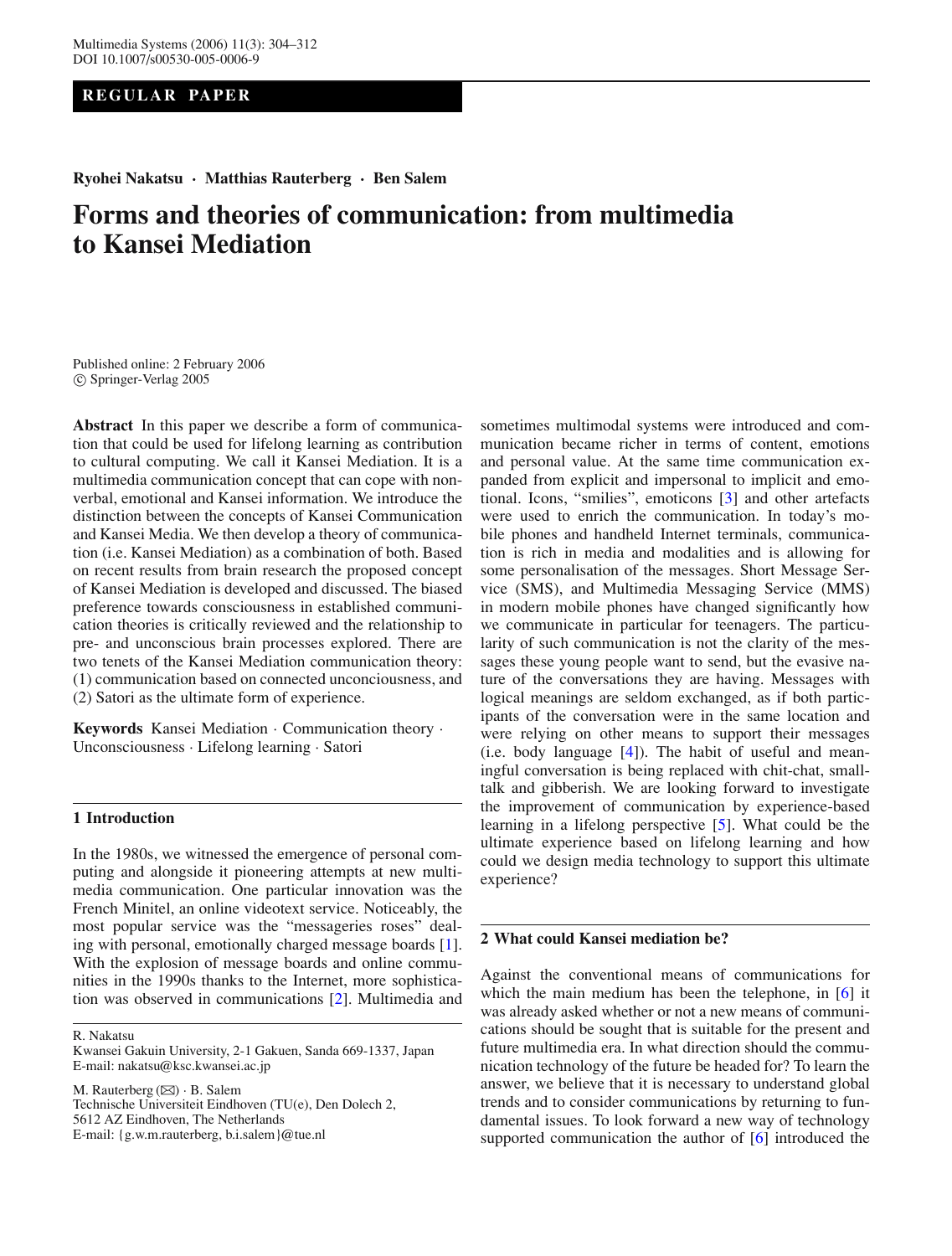idea of Kansei Communication. In this paper, we want to expand the concept of Kansei Communication into Kansei Mediation which includes lifelong learning and even enlightenment as an ultimate experience. *Kansei Mediation* is Kansei Communication based on and supported by Kansei Media. We make the distinction between Kansei Communication and Kansei Media, because Kansei Communication can already take place *without* any advanced technology (e.g. the Japanese tea ceremony, meditation, etc.). In addition, Kansei Media is the design challenge to enhance and enable Kansei Mediation into a new dimension of personal experiences via Kansei Communication.

Kansei Media technology originates from the concepts of Kansei Design and Kansei Engineering, described as translating consumer feelings and perception for a product into engineering specifications and design guidelines [\[7](#page-7-5)]. "Kansei media technology models the subjective information of a specific user, such as a personal knowledge of something, a taste, a feeling on something, an emotion, an intention, an idea, etc." ([\[8\]](#page-7-6), p 136). Kansei Media is a promising but still challenging solution to establish a new paradigm for new media technology.

We believe that Kansei Mediation stands on a common ground with Buddhism and in particular Zen-Buddhism. Kansei Mediation can be compared to spiritual enlightenment as described in Zen-Buddhism. Whereby one is required to seek better perception rather than cognition, moving away from logical and ideal thinking, into self- and spiritual thinking. Before we can go directly into Kansei Mediation, we have to discuss the state of the art regarding communication and consciousness.

Consciousness helps us understand that there is a world that surrounds us, different from ourselves. The world around us is not only made of things and animals but also of other selves. These others are what make our society. In this society-based world, it is beneficiary to understand, comprehend and empathise with what the other selves are driven by, are intending to do and are experiencing [\[9](#page-7-7)]. There are also other advantages of such an understanding. Namely that one can anticipate and manipulate the behaviour of these other selves either individually or collectively (idem).

#### **3 Model of communications**

The design of conventional multimedia systems is based on the assumption that only logical information is sent and received in human communications. This is a rather restricted perception of the facts. Non-verbal communication and emotions play a major role in the interpersonal communication that we enjoy everyday. Moreover, the exchange of higher level Kansei information during communication is only attainable in highly sophisticated and mutually en-joyed communication [\[10\]](#page-7-9). Communication can be multimedia, multimodal or Kansei. It can be about understanding, about exchanging emotions, moods or sharing experiences. The communication features semantics, syntax construction or a variety of levels perceptibility. The user perception and action are at the sensory and cognitive level, the motor and synesthetic (perception across senses) level or the autonomic level.

Conventional media technologies have been designed to primarily handle multimedia, informative, logical communications based on logic and aiming for the user's understanding of a message. This is a narrow view on the communication capabilities of humans and Kansei Mediation affords new opportunities. It is a style of lifelong learning that possesses a rich combination of communication channels to let *conscious* and *unconscious* information flow freely. We will now discuss how human–human communication can be delivered unconsciously using modalities that are not perceived consciously. The four-ears-model of [\[11\]](#page-7-8) distinguishes four important dimensions of any message communicated among humans: (1) content ("what are the facts"), (2) appeal ("what does s/he want me to do, think, feel, etc."), (3) relationship ("what does s/he think about me") and (4) self-disclosure ("what kind of person is s/he"; see Fig. [1\)](#page-1-0). In communicating the sender sends messages about the subject, which tell something about him/herself about his perception of the relationship with the receiver and which appeal to the receiver to change in some way. One can say the sender talks with four different 'beaks'. To understand the sender well the receiver should listen with four 'ears' and each 'ear' should be tuned to what the corresponding 'beak'



<span id="page-1-0"></span>**Fig. 1** The communication square and the 4-ears model of [\[11\]](#page-7-8)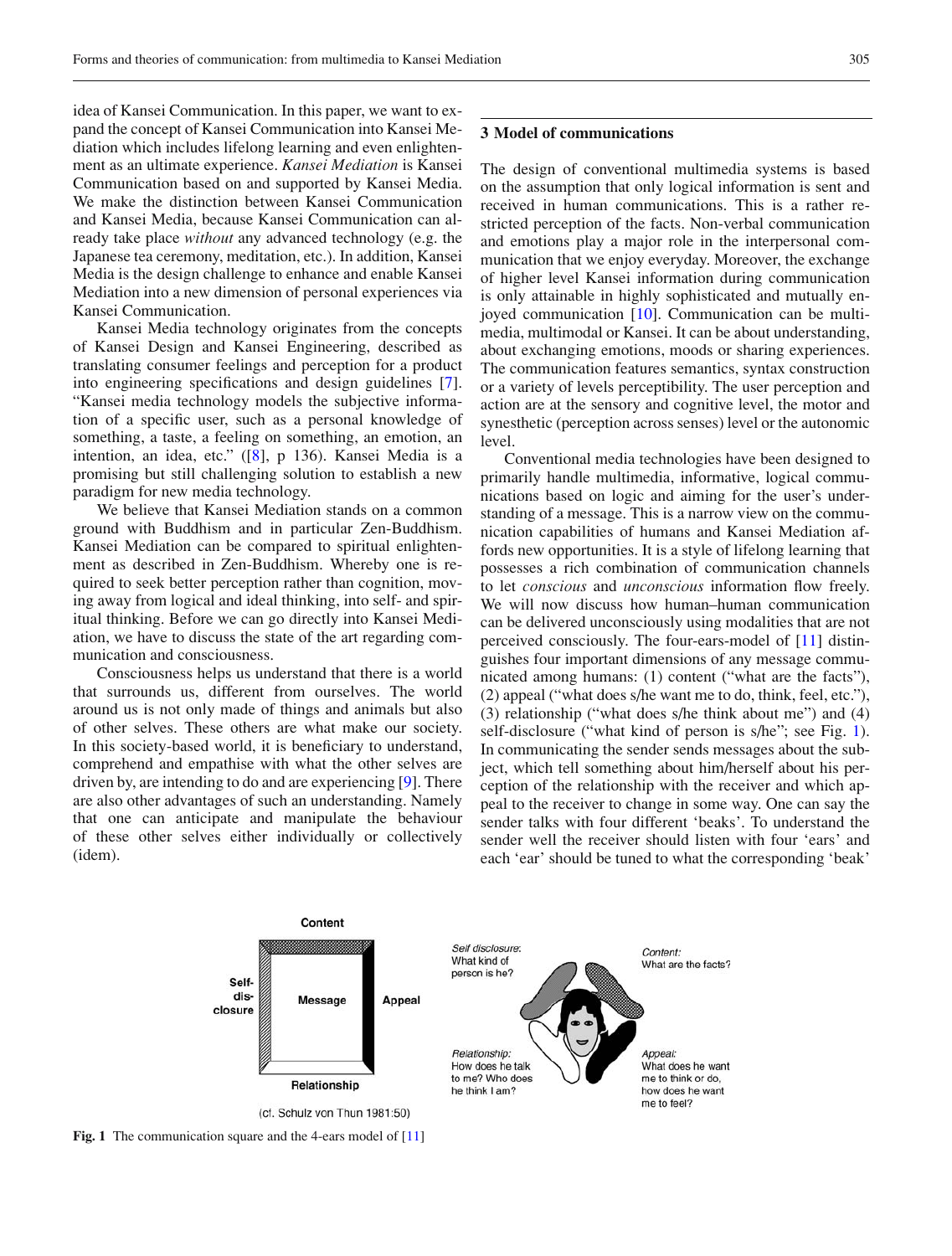tries to say. If the 'beak' and the 'ear' are not in tune with each other, this is one of the main causes for misunderstandings.

One of the basic assumptions of the communication square and the 4-ears model is that the human behaviour is always influenced by both levels in the communication: *knowledge* ('conscious part' (content) and *emotions* ('un- or subconscious part' (appeal, relationship and self-disclosure). To successfully influence the behaviour of a receiver, one must try to understand each other at both of these levels. To be congruent throughout the communication, one should formulate messages in a way consistent with one's personality, attitudes and values. Merely teachers' tricks on how to influence others will not work. The model of Schulz van Thun is clearly based on the humanistic psychology. The kind of communication should be in agreement with the needs of the situation. Meta communication can help to learn how to communicate more effectively in a given situation and to recover from misunderstandings.

The integration of multiple, multimode and Kansei Media can enable a type of communications that is neither biased towards cognition, nor biased towards awareness. The experience users will have of such combination is labelled *Kansei Communication*. Kansei Communication is mainly based on the inclusion of non-verbal information throughout interaction (e.g., [6, 12, 13]). Recently, the word Kansei has come to be used quite frequently with the emergence of popular telephone services such as SMS and MMS. In Japan, young people of today communicating through mobile phones are said to be using Kansei-transmitting communication devices. Figure [2](#page-2-0) shows a typical scene in a Tokyo metro carriage.

Although physically close, youngsters are all absorbed by their own communication via their mobile phones. Furthermore, the usage of mobile phones has drastically changed. While initially mobile phones were used for short telegraphic-like communication, they are now used for

<span id="page-2-0"></span>

**Fig. 2** A typical scene in Tokyo Metro Carriage (Photo taken by B. Salem)

lengthy text and other media exchanges. The mobile operators have changed their pricing policies, from charging per minute of usage, to per message sent, and now per bundle of several hundred messages. Soon we should witness the emergence of Voice over Internet Protocol as an alternative to current telephone services. This would result in a telephone communication at no extra cost, with the price included in Internet Service Provider subscription packages.

# **4 Kansei mediation and consciousness**

Our main design goal is moving from semantic and explicit communication to emotionally charged and implicit communication. We strongly advocate that ultimately what is needed is a communication that is beyond the current multimedia and multimodal systems. We call *Kansei Mediation* a multimedia combination that allows for the exchange and creation of feelings, perceptions, experiences and levels of awareness. Kansei Mediation is based on a communication that about exchanging moods, emotions and sharing an instant both in a conscious and unconscious manner. Kansei Mediation is a synergetic combination of conscious and unconscious communication using a variety of media and modalities. It goes beyond communicating a message into sharing a moment and an experience. This is of particular interest for experienced-based learning systems [\[5](#page-7-3)].

### 4.1 From consciousness to unconsciousness

Consciousness is a topic for which either there exist no acceptable description, definition and explanation or, and this depends on one's point of view, there are far too many and far too divergent ones. Most definitions from the Western world are results of two major elements: (1) the emergence of Western religions: Judaism, Christianity and Islam, and (2) Descartes Dualism. The first have established the existence of a *self* and thus of a *soul* as one of the foundation dogmas upon which their doctrines have been built [\[14\]](#page-7-10). The second has created a schism between mind of body that does not necessarily exist and that has been a key, not necessarily a correct one, in the Western world understanding of consciousness. Even today's literature is full of reference to the mind and the brain as if it has been established beyond doubt that there was indeed a separation. The illusory Cartesian self is more and more challenged by biological and neurofunctional evidences that point to consciousness as an emergent property of competing and successive brain processes. Not as a separate property or entity that is associated with humans and lies beyond the reach of science and investigation.

Consciousness nevertheless can be defined according to accepted attributes (see Table [1\)](#page-3-0). It is a state of mind, a mental property associated with the perception of selfawareness, subjective experience, the *sentience faculty* and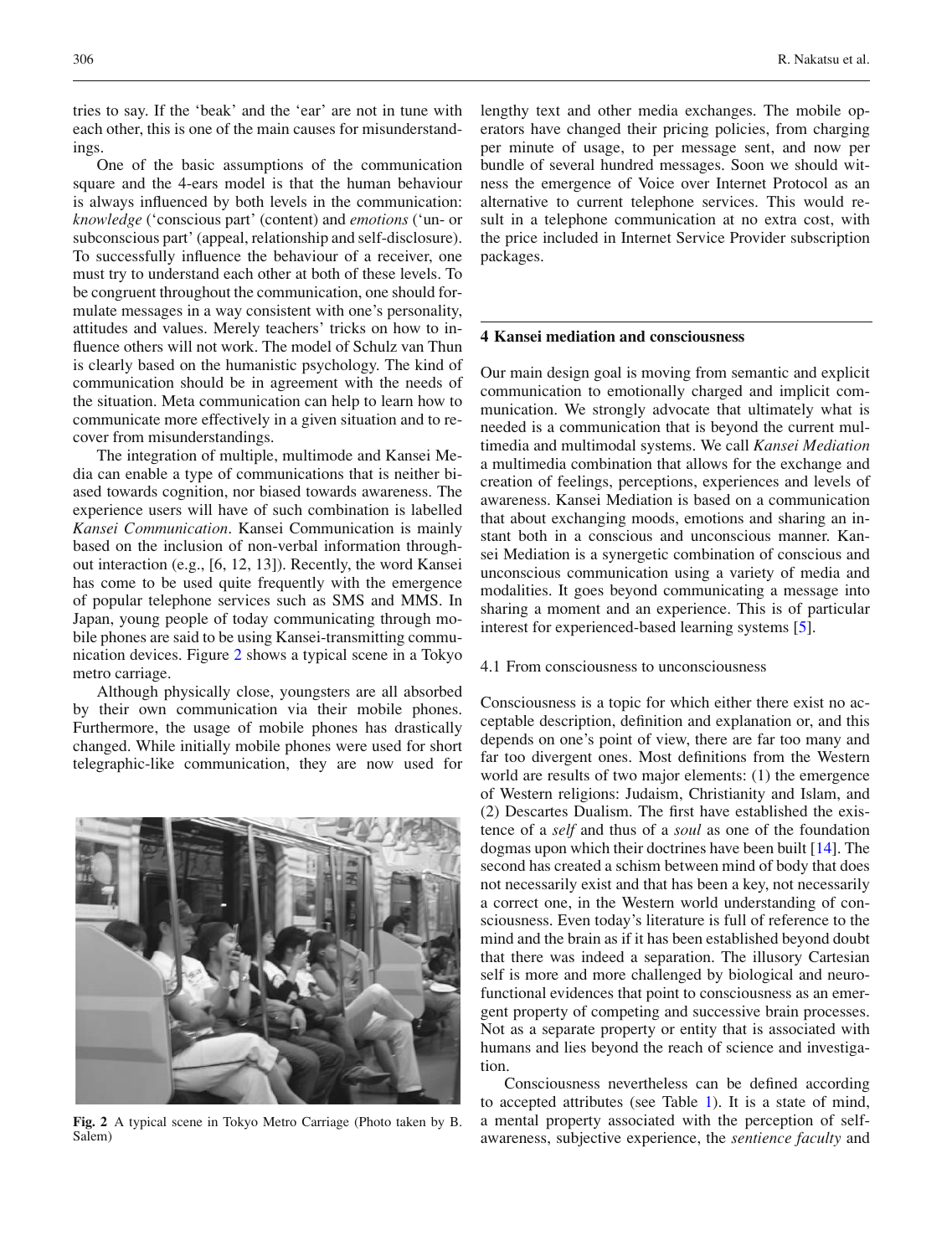| Phenomena    | Conscious                        | Unconscious                               |
|--------------|----------------------------------|-------------------------------------------|
| Alert        | Wakefulness                      | Deep sleep                                |
| Cognition    | Explicit                         | Implicit                                  |
| Contents     | Focal                            | Fringe                                    |
| Control      | Planned, strategic               | Un-planned, automatic                     |
| Events       | Novel, significant, informative  | Routine, non-significant, non-informative |
| Information  | Attended                         | Unattended                                |
| Learning     | Intentional                      | Incidental                                |
| Memory       | Immediate, declarative, episodic | Long-term, procedural, semantic           |
| Recall       | Remembering                      | Knowing                                   |
| Stimulation  | Supraliminal                     | Subliminal                                |
| <b>Tasks</b> | Effortful                        | Spontaneous                               |

<span id="page-3-0"></span>**Table 1** Some conscious and unconscious phenomena and their relevance in Kansei Mediation (adapted from [\[21](#page-7-11)])



<span id="page-3-1"></span>**Fig. 3** The process how are voluntary action initiated

the *sapience capacity* [\[15\]](#page-7-12). *Self-awareness* is the ability to recognise that one exist, one has a body, a personality and inner thoughts. Subjective experience is about acknowledging how an experience is like. The sentience faculty is related to the capacity one has to perceive and feel. Sapience is the capacity to act with intelligence. Within the context of Kansei Mediation we shall focus on consciousness as an experience and the actual perception of such experience [\[16\]](#page-7-13). Consciousness could be divided into two subsets: *access consciousness* and *phenomenal consciousness*. Access consciousness relates to the availability of information for a particular purpose, such as an action. Phenomenal consciousness is the experience of a given state [\[17](#page-7-14)]. Thus, in essence 'what is happening' and 'how I feel it' are two faces of consciousness. A conscious experience could be described as the emergence of temporary, partially overlapping and successive global states of the brain. Thus, consciousness could be described as the temporal integration of this continuum of experiences into one single stream.

There are different levels of consciousness experience even within awake individuals. A good example to illustrate this is having two people on a bike. The one holding the handle bar and cycling will have a much richer conscious experience of the ride than the one sitting at the back and not even knowing where the journey is leading. We could describe the first experience as being *active* and the second as being *passive* [\[18\]](#page-7-15). It seems that consciousness is more than the sum of some components. Consciousness is needed for at least two high level purposes, the *pursuit of pleasure* and the *establishment of relationships with others* [\[19\]](#page-7-16). Consciousness is also the seat of a very important function: *prediction* [\[20\]](#page-7-17).

Unconsciousness and consciousness play a role in the initiation and performance of voluntary actions (see Fig. [3\)](#page-3-1). Both actions and expression originate in the unconscious. They are then vetoed by emotions and moods. Actions and expressions not vetoed are then performed. Some expressions are not voluntary and are very difficult to consciously vetoed and prevent from occurring, for example, blushing and crying.

In the dualist approach advocated by Descartes, the mind is conscious and the body unconscious. There was and still is a primacy of consciousness over unconsciousness [\[21](#page-7-11)]. The unconscious activities of the human mind are hidden under and are controlled by consciousness (the word oppressed is often used). In the emergent view however, there is no such separation between mind and body and consciousness is said to be an emerging property of unconsciousness [\[10](#page-7-9)]. It is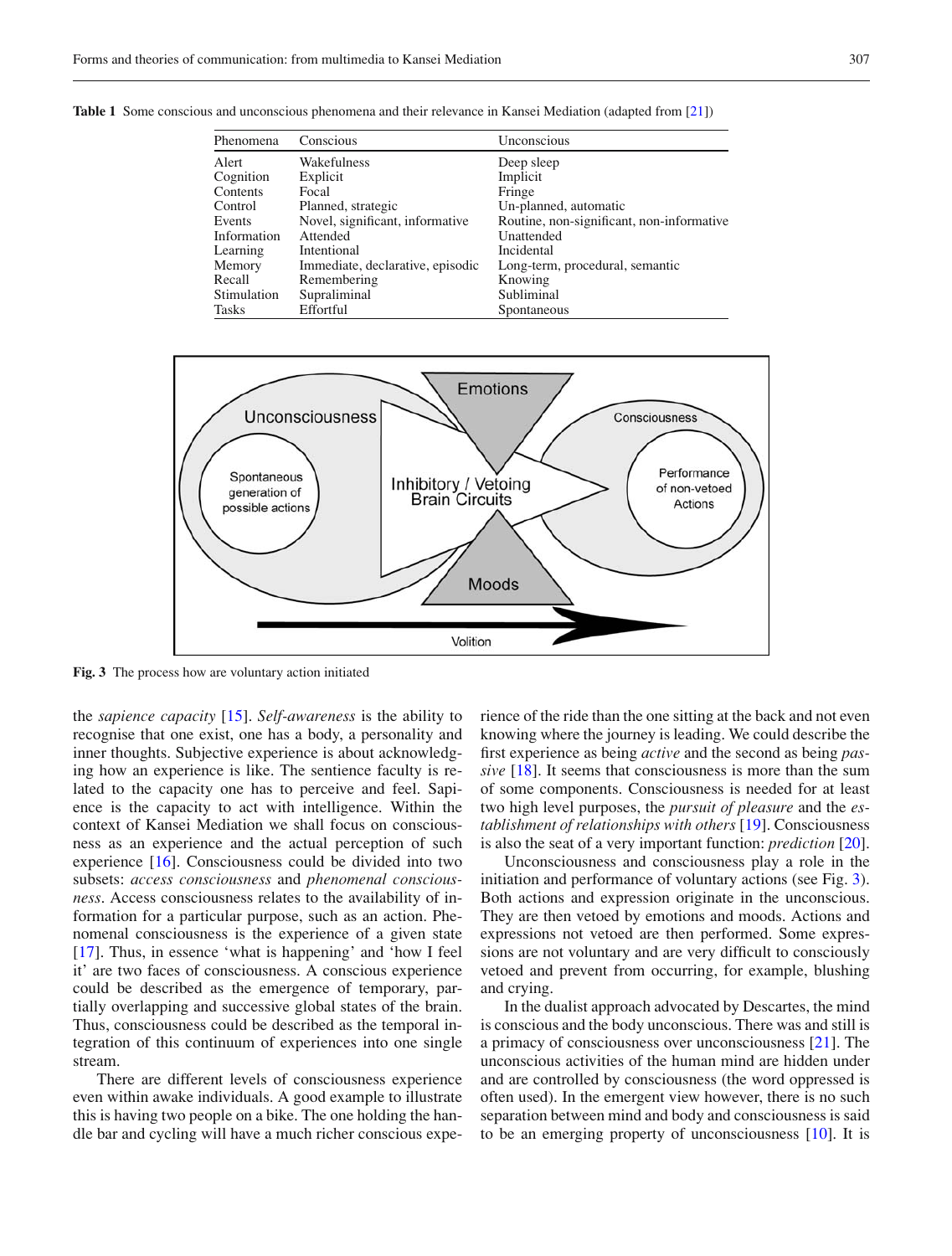

<span id="page-4-0"></span>**Fig. 4** Dualist and Emergent view of the relationship between consciousness and unconsciousness

moving away from the concept of conscious oppression of perception and expression into the concept of emerging perception and expression. Figure [4](#page-4-0) shows a model of the different views of the relationship between human consciousness and subconsciousness, now (dualist view) and in the future (emergent view).

#### 4.2 Ultimate experience: Satori

In our example of teenager usage of mobile phones (Fig. [2\)](#page-2-0), they often indulge in lengthy conversations. These are often funny and light hearted, are rather shallow semantically and frown upon. In combination with the popularity of hand held game consoles, there is some concern about children loosing the ability to discriminate between the real world and the virtual world, and that video games are the cause of recent crimes by such young people [\[22\]](#page-7-18). It is possible to answer this question by looking at the relationship of Satori with communications [\[10\]](#page-7-9).

In Zen-Buddhism, Satori (in Chinese 'wu') is described as the process of creating conditions enabling both consciousness and unconsciousness to be unified and mutually enhancing. There is a significant shift, from understanding consciousness as being capable of oppressing unconscious drives, perceptions and actions, into consciousness as being a continuity of these. In Zen-Buddhism, one type of disciplinary training undertaken to try to reach Satori is Zen Meditation. Zen Meditation involves making the inside of the heart empty by sitting in silence and minimizing the exchange of information with the outside. This can be thought of as a process to suppress the behaviour of the conscious layer and to enliven the behaviour of the subconscious layer. The objective is to integrate the conscious layer and the subconscious layer by suppressing the consciousness and magnifying the subconsciousness (see Fig. [4\)](#page-4-0). The attainment of this condition or integration is the so-called Satori.

However, in following this process there is the sideeffect risk of the emergence of unconscious drives and de-sires that are for example not acceptable socially [\[23](#page-7-19)]. The human subconsciousness is generally placed under the control of the human consciousness, i.e. in a suppressed state. Because suppressed desires and urges can surge into consciousness, they appear as forbidden temptations. This condition is clearly not true Satori, but a step along the way towards it. Zen calls this state the 'evil border', and strongly reviles this so that it is not confused with *true* Satori.

It is important that Kansei Mediation is not about a new type of communication via a new type of media that allows for the expression of *all* drives and desires. Kansei Mediation is about developing mediating communication technology that affords *true Satori*. In the sense of letting the user get in touch with his/her unconsciousness, and find a balance between it and his/her consciousness. As well as let the users communicate his/her states through Kansei Media.

#### **5 Routes to Satori supported by Kansei mediation**

From the above explanation, it is possible to provide a number of routes to reach Satori. It is natural to think that Satori in so-called Zen is attained by disciplinary training centred on Zen Meditation. The authors of [\[24\]](#page-7-20) could show how healthy meditation is for the body. In addition, the key point with Kansei Mediation is the existence of interaction with a sense of immersion. Media giving a sense of immersion, such as movies and novels, have existed for quite some time. Adding some functions to communication devices such as mobile phones with SMS, MMS and other services will let people enjoy high-level communication together. Users of the devices will be at the same time the aims and the originators of the communication. Having senders and receivers carry out communications there is a high possibility that the combination of conventional, entertainment, amusement, and communication media will become integrated [\[18](#page-7-15)]. But to get into Kansei Mediation and yield a high level or even ultimate experience seems still to be a challenge. Later, we will present first attempts of already existing prototypes addressing this direction. Kansei Mediation will provide an integrated experience of interaction with a sense of immersion. In the world of communications, it is possible to rephrase this as the attainment of Satori. With Kansei Mediation, the social bounds between users will gain in strength and depth. "Thousands of people may live in a community but it is not one of real fellowship until they know each other and have sympathy for one another" [\[25](#page-7-21)].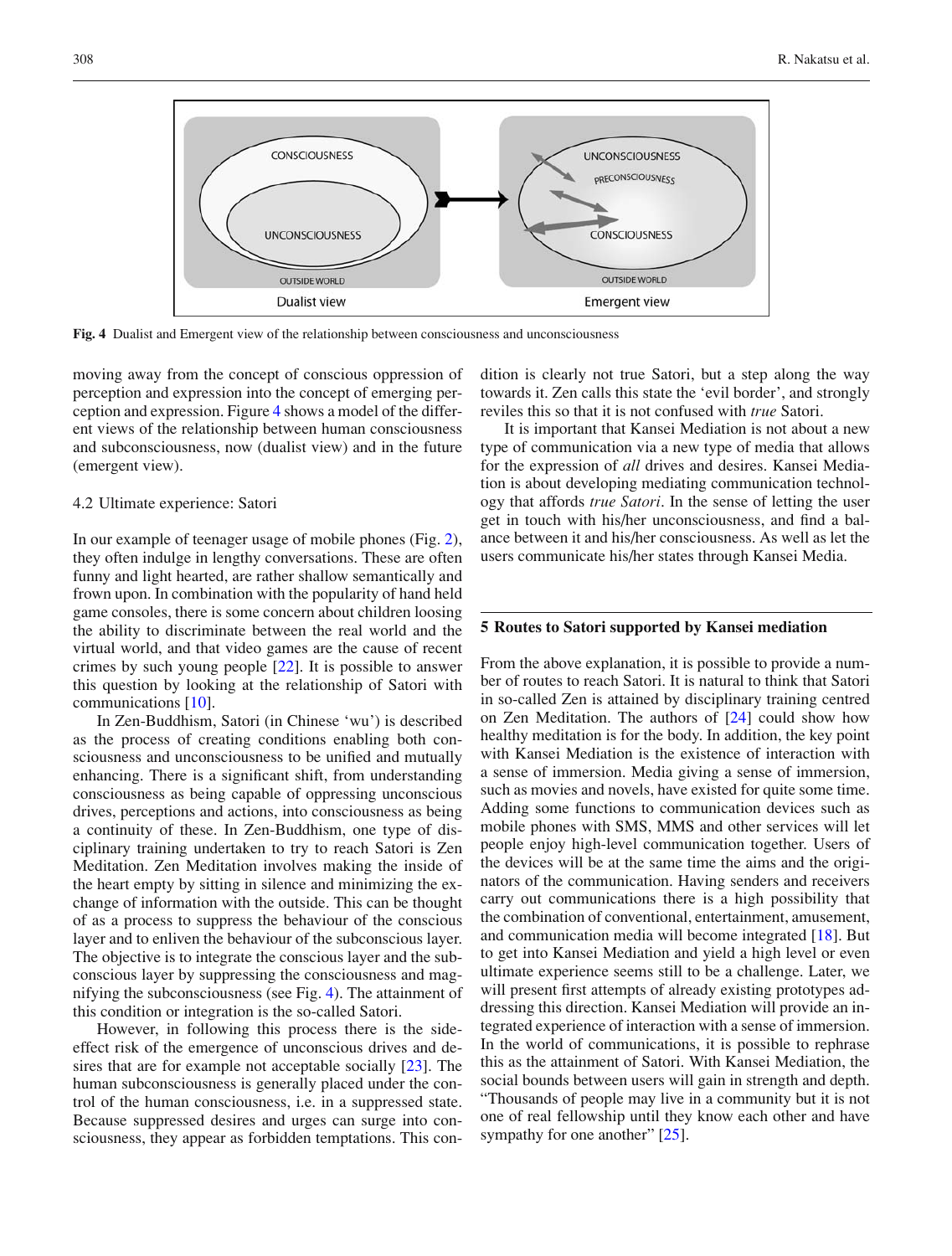#### 5.1 Consciousness and the senses

The sensibility we have in detecting the occurrence of an event and our willingness to report it is not fixed. If sufficient incentive is given one would be more encouraged to pay attention to the possible occurrence of an event. This implies that there is no fixed threshold of separation between consciously experienced and unconsciously experienced phenomenon [\[26](#page-7-22)]. Different media can be used to communicate, for example sound, images, video, music, etc. Within the scope of communication, the human perception can be grouped into five groups: (1) sensory, (2) synesthetic, (3) autonomic, (4) motor and (5) cognitive perception.

The *sensory* perception relies on our senses, such as touch, vision or balance. Today most multimedia systems rely on the sensory perception for communication only. But the *synesthetic* perception is the combination of sensory information into a new perception. An example is the sense of taste that is the result of a combination of taste buds, olfactory sensors and mechanical sensors. The *autonomic* perception is the information that we perceive from our autonomic system, e.g. our guts, heart beat and sweat. The *motor* perception relate to the feedback we perceive from any action we perform. For example, the resistance an object will have to our pushing action. Finally, the *cognitive* perception is the high-level perception we build out of cognitive processing to achieve the assessment of a perception or of an experience, e.g. enjoying oneself, feeling satisfied, etc. (for further discussion, see  $[16]$  $[16]$ ).

Pre-conscious or even unconscious information processing known as *subliminal* has not been developed further since attempts at subliminal advertising. However, subliminal perception has been investigated, for example, in crowds  $[27]$  $[27]$ , for some emotions  $[28]$ , and in self-perception  $[29]$  $[29]$ . The authors of [\[30\]](#page-7-26) summarize that subliminal stimuli can affect individuals' high-level cognitive processes, including attitudes, preferences, judgments, and even their behaviour.

There is much room for subliminal communication, for example, in vision the rods and cones in the human eye possess remarkable amplification mechanisms [\[31\]](#page-7-27). They can produce a detectable electrical response to a single photon [\[32\]](#page-7-28). Similarly, with sound, in the human inner-ear the tympanic membrane can move to a distance smaller than the diameter of a single atom of hydrogen [\[32](#page-7-28)]. In flavours , the perception of taste involve a combination of "(1) direct chemical stimulation of taste buds, (2) stimulation of olfactory receptors by vapours from foods, (3) stimulation of chemical sensitive and somato-sensory free nerve endings" [\[32](#page-7-28)].

# 5.2 The self

For Buddhism, the self, i.e. the 'I' or the 'being' is a temporary ever changing combination of brain and body functions. These functions are working together interdependently in an instantaneous co-occurrence that is neither permanent nor unchanging. Buddhism stands unique in the denial of a soul or a self. In fact, it even considers such a concept as negative since it implies selfishness and attachments [\[33\]](#page-7-29). In Zen, it has been explained that the cause of human distress and worldly desires is that the original self and the self in real life are separated. It is possible that Kansei Mediation could be critiqued by the same point of view.

#### 5.3 Technological renewal of spirituality

In 1997, the authors of [\[34](#page-7-30)] proposed already a new type of media called 'interactive movies' which can be realized by the integration of conventional medium such as movies, telecommunications, and video games. The interactive movies have the capability of creating a virtual world with various kinds of hyper-realistic scenes and computer characters. The metaphor of 'Inter Communication Theatre' enables people to interact within this virtual world. Therefore, people can experience the stories of the virtual world through interactions with the characters and the environments of the artificial world.

The authors of [\[13\]](#page-7-31) introduced a means of 'touching the heart' in a new way by measuring the heartbeat of the 'honest' body and using advanced technologies to develop a new code of non-verbal communications [12, 35] from a hidden or subconscious dimension. The authors of [\[13\]](#page-7-31) call this approach 'meditation art' or 'Zen art' based interactive experience design.

The authors of [\[36](#page-7-32)] developed the ZENetic computer that could help recreate conscious selves by calling on Buddhist principles through the inspirational media of ink painting, kimono and haiku. 'Recreating our selves' means the process of making the consciousness of our 'daily self' meet that of our unconscious and 'hidden self' through rediscovering creative resources deep within us that may have been forgotten but still resonate with vital meaning. The ZENetic computer is based on the design to meld the consciousness and unconsciousness in complete harmony. The technological trend of moving from communications handling conventional logical information to communications handling unconscious information is similar to a journey on the path to find the original self and spiritual enlightenment. New media such as third generation mobile phones and online virtual environments that yield an experience of immersion may be the means to achieve Kansei Mediation. When visiting a virtual environment, users are experiencing a simulation of reality with equivalent perception overload. Thus, we will end up with both consciously and unconsciously perceived elements of the virtual environments. What would happen if we combine the ZENetic computer with bio-signal feedback (e.g., brain waves [\[37\]](#page-7-33)) and/or subliminal visual output [\[30\]](#page-7-26) to influence the consciousness and unconsciousness of the user?

## **6 Learning and Kansei mediation**

We advocate that Kansei Communication, with a focus on perception will improve and ease learning. While we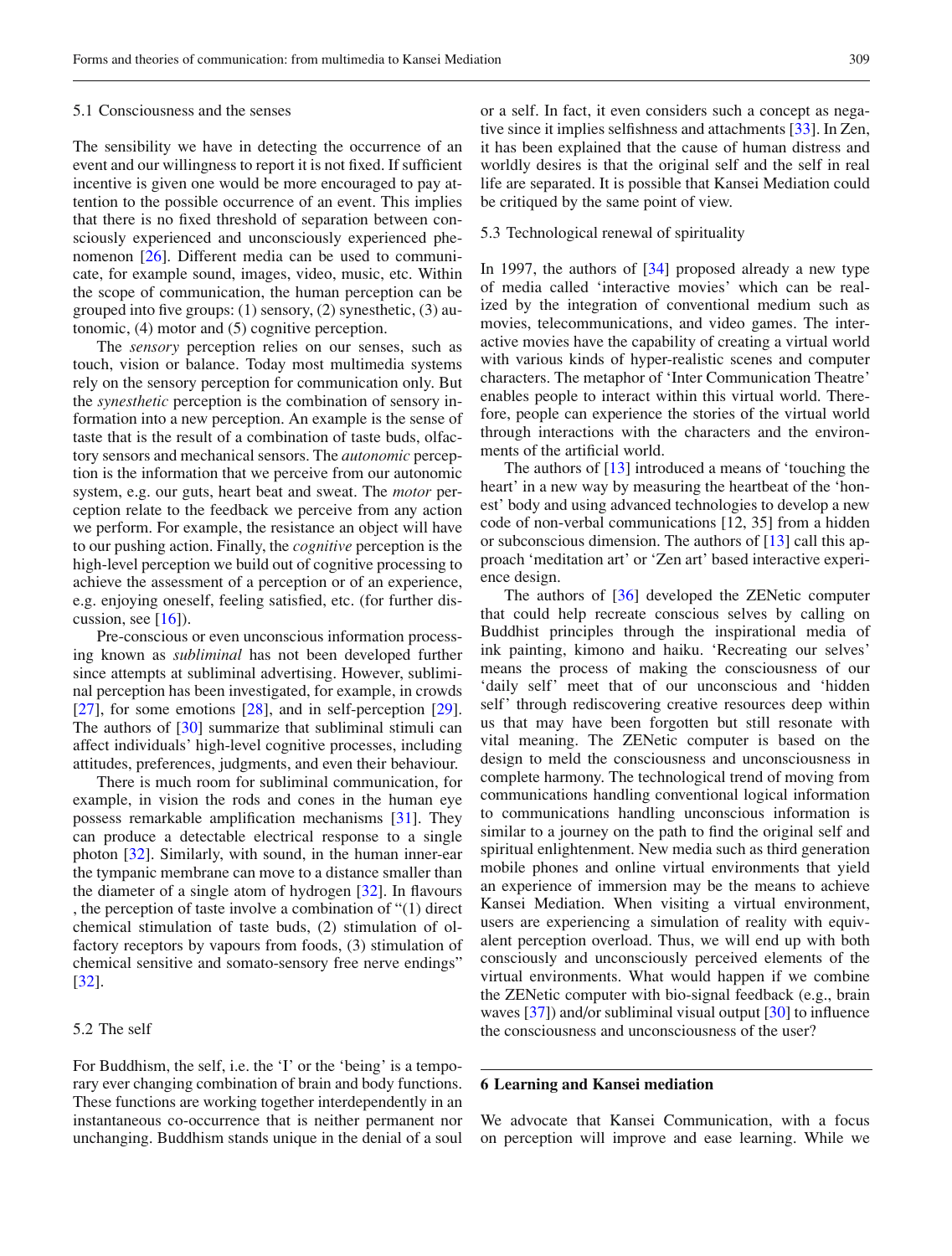have seen an exponential growth of multimedia and multimodal material as helping tools for learning our vision is to further this growth with Kansei Media systems exploring new modalities related to unconsciousness. Effective lifelong learning requires the establishment of a learning culture which is characterized by the following aspects: (1) high learner autonomy, motivation, and discipline, as well as passion, commitment and engagement; (2) technology which include unconscious communication channels; and (3) successful collaboration of all involved parties responsible for the learning experience. "The future of how we live, think, create, work, learn, and collaborate is not out there to be 'discovered'—it has to be *invented and designed*. Mindsets grounded in seeing learning as an important part of human lives will be an integral part of the future" ([\[5\]](#page-7-3), p. 8840). Kansei Media can support this goal to enhance lifelong learning.

To achieve Satori, the process resulting in spiritual enlightenment is likely, as time passes, to extend in the wrong direction, called the 'evil border', and it is shown that this 'evil border' is an appropriate way of explaining why, as time passes, e.g. children who are addicted to video games may fall into a state of being unable to discriminate between 'reality' and 'virtual reality'. In an integrated experience, many types of perception that are felt give the sensation of inspiration and fascination, but can any such sensation be useful in achieving Kansei Mediation discussed above? Here, it is important to make a key distinction. By carefully investigating immersive situations, it can be found that they can be classified into 'passive immersion' and 'active immersion' [\[18\]](#page-7-15).

Does the level of consciousness differ between the two types of immersion (passive versus active), although there is no difference between becoming absorbed in passive immersion and in active immersion? Is there a big difference in the condition of fascination between active immersion and passive immersion? The condition where one forgets oneself or the condition where one loses consciousness (i.e. fascination, hypnosis, and trance) becomes a key factor that explains the feeling of passive immersion.

*Active immersion*, in contrast, is the condition whereby one's consciousness is maintained in a normal manner while becoming absorbed. Conditions of immersion while clearly maintaining consciousness include doing work with concentration and immersion, e.g. in the act of creating art. Even in the case of sports, such conditions are experienced. When such passive immersion or active immersion pays attention to the processes that take place an interesting factor becomes clear, namely, the existence or non-existence of interaction. We feel passive immersion when we are only receiving information, such as when we watch movies. In other words, there is a lack of interaction here. In contrast, active immersion differs in that one is working on the object, such as creating art and participating in sports. In other words, interaction exists with active immersion. Consequently, the existence or non-existence of interaction is the key that distinguishes passive immersion and active immersion. From the above discussion, it is clear that 'active immersion' and 'passive immersion' probably correspond to *ideal* Kansei Mediation and *incomplete* Kansei Mediation, respectively.

## **7 Drawbacks of Kansei mediation**

Also, it is often suggested that the animation movies and video game contents produced in Japan are evidence that the Kansei of the Japanese is of a high level. However, there are also a number of adults who frown upon young people who become engrossed in long conversations on cellular telephones. A lot of voices can also be heard criticizing some types of new media, especially video games, which are said to distort maybe the boundary between 'reality' and 'virtual reality' for children addicted to them. Why have such antagonistic reactions emerged? In this paper, it has been proposed that it may be and hopefully will be possible for interactive media to achieve high-level communications corresponding to Satori. Satori is a condition in which peace of the 'heart' is achieved. However, there are also viewpoints that Satori is something that is achieved only when we are isolated from general life and that it has no relationship with our usual way of life. Interactive media could also be said to relate only to a special part of human life, i.e. to the domains of entertainment and amusement, and not to the practicalities of life. Responding to this argument, we would like to point out that the latter part (stages 5 till 10) of 'The Ten Ox-Herding Pictures', show that there is a process to return once again to real life at the point of Satori. A detailed discussion of this issue has to be made elsewhere (see  $[10]$  $[10]$ ).

#### **8 Conclusion**

Of course, this paper is somewhat speculative and very ambitious by nature, but it provides a long-term and hopefully programmatic orientation for future research from Multimedia to Kansei Media[tion]. We advocate that the design of future communication and learning technology should consider high-level goals by supporting a particular interactive process that could lead to something like Satori. We are fully aware that this is still a long way to go, but we could direct our research in such a way that we can increase the chance to build such technology. Let us try it, it seems to be very promising!

**Acknowledgements** We thank, in particular, Naoko Tosa for all the inspiring discussions, and several anonymous reviewers for their valuable feedback to earlier versions of this paper.

#### <span id="page-6-0"></span>**References**

1. Castells, M.: The Rise of the Network Society. Blackwell, Oxford (1996)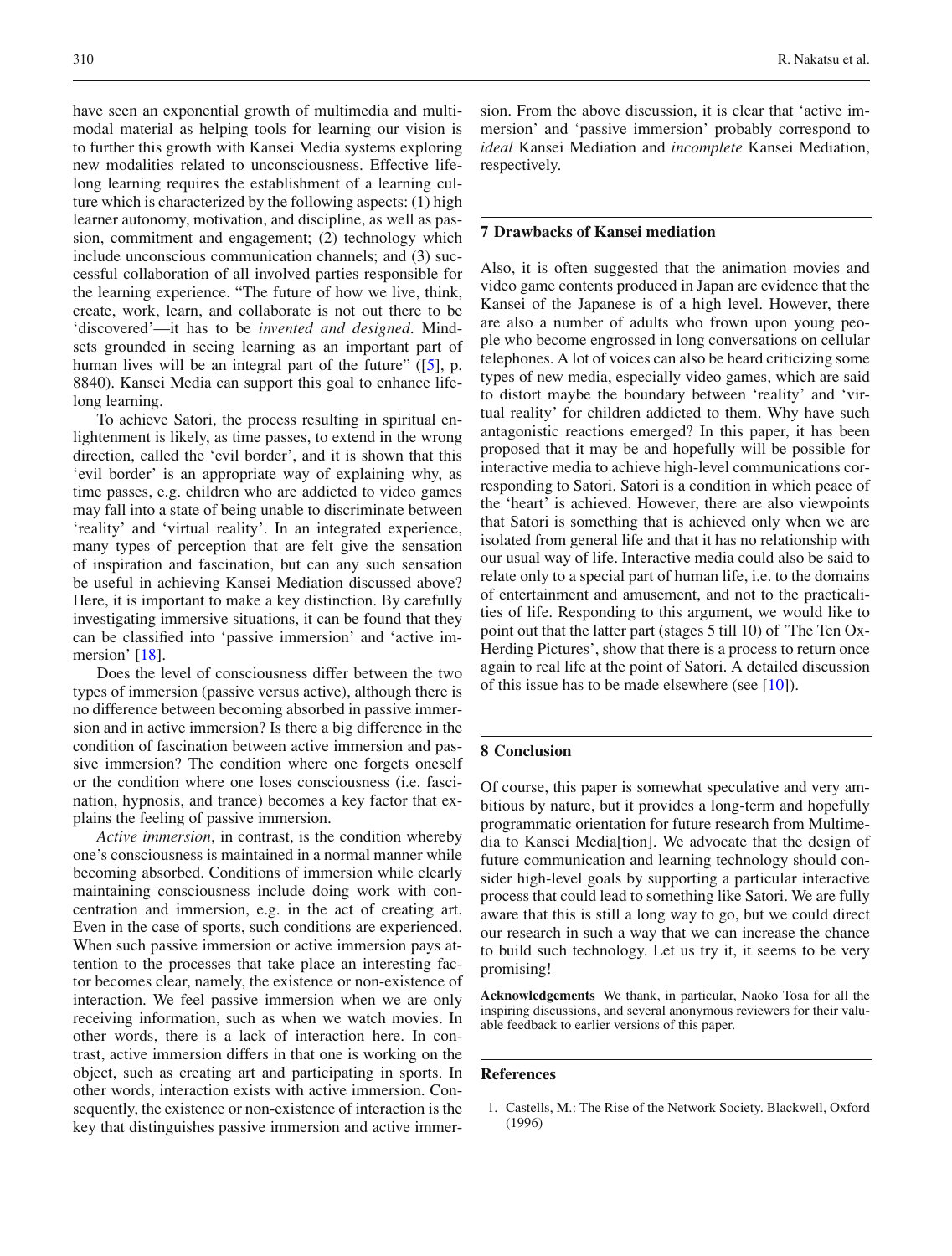- <span id="page-7-0"></span>2. Preece, J.: Online Communities: Designing Usability and Supporting Sociability. Wiley, New York (2000)
- <span id="page-7-1"></span>3. Rauterberg, M., Mauch, T., Stebler, R.: The Digital Playing Desk: a case study for augmented reality. In: Proceedings of International Workshop on Robot and Human Communication— ROMAN'96, pp. 410–415. IEEE Press, Piscataway, NJ (1996)
- <span id="page-7-2"></span>4. Camurri, A., Ferrentino, P.: Interactive environments for music and multimedia. Multimedia Syst. **7**, 32–47 (1999)
- <span id="page-7-3"></span>5. Fischer, G.: Lifelong learning and its support with new media. In: Smelser, N.J., Baltes, P.B. (eds.), International Encyclopedia of Social and Behavioral Sciences, vol. 13, pp. 8836–8840. Elsevier, Amsterdam (2001)
- <span id="page-7-4"></span>6. Nakatsu, R.: Toward the realization of KANSEI communications. In: Proceedings of the International Conference on Systems, Man, and Cybernetics—IEEE SMC'99, vol. 4, pp. 281–287. Tokyo (1999)
- <span id="page-7-5"></span>7. Nagamachi, M.: Kansei Engineering: a new ergonomic consumeroriented technology for product development. Int. J. Ind. Ergon. **15**(1), 311–346 (1995)
- <span id="page-7-6"></span>8. Encarnacao, J.L., Loseries, F., Sifaqui, C.: Human media technology—the human-centered, sustainable technology development. In: Proceedings of the Conference on Computer Graphics International–CGI'98, pp. 132–140. IEEE Computer Society Press, Los Alamitos, CA (1998)
- 9. Smith Churchland, P.: Brain-Wise: Studies in Neurophilosophy. MIT Press, Cambridge, MA (2002)
- <span id="page-7-9"></span><span id="page-7-7"></span>10. Nakatsu, R.: What is the ultimate form of communication? Artif. Life Robotics **6**, 210–214 (2002)
- <span id="page-7-8"></span>11. Schulz van Thun, F.: Miteinander Reden: Stoerungen und Klaerungen (Talking with Another: Troubles and Clarifications). Rowohlt, Hamburg (1981)
- 12. Inokuchi, S.: Non-verbal interaction for Kansei communication. In: Proceedings of the International Conference on Systems, Man, and Cybernetics–IEEE SMC'99, vol. 4, pp. 311–316. Tokyo (1999)
- <span id="page-7-31"></span>13. Tosa, N., Nakatsu, R.: Interactive art for Zen: 'unconscious flow'. In: Proceedings of International Conference on Information Visualization—IV'00, pp. 535–540. IEEE Computer Society, Los Alamitos, CA (2000)
- <span id="page-7-10"></span>14. Salem, B., Rauterberg, M.: Power, death and love: a trilogy for entertainment. In: Kishino, F., Kitamura, Y., Kato, H., Nagata, N. (eds.) Entertainment Computing—ICEC 2005. Lect. Notes Comput. Sci. **3711**, 279–290 (2005)
- <span id="page-7-12"></span>15. Wikipedia (2005) Availabe via http://en.wikipedia.org/wiki/Consciousness
- <span id="page-7-13"></span>16. Varela, F.J., Thompson, E., Rosch, E.: The Embodied Mind. MIT Press, Cambridge, MA (1991)
- <span id="page-7-14"></span>17. Block, N.: On a confusion about a function of consciousness. Behav. Brain Sci. **18**, 269–270 (1995)
- <span id="page-7-15"></span>18. Nakatsu, R., Rauterberg, M., Vorderer, P.: A new framework for entertainment computing: from passive to active experience. In: Kishino, F. et al. (eds.) Entertainment Computing—ICEC 2005. Lect. Notes Comput. Sci. **3711**, 1–12 (2005)
- <span id="page-7-16"></span>19. Maturana, H.R., Varela, F.J.: The Tree of Knowledge. Shambhala, Boston (1992)
- <span id="page-7-17"></span>20. Llinas, R.: I of the Vortex: from Neuron to Self. MIT Press, Cambridge, MA (2001)
- <span id="page-7-11"></span>21. Baars, B.J.: Treating consciousness as a variable: the fading taboo. In: Baars, B.J., Banks, W.P., Newman, J.B. (eds.) Essential Sources in the Scientific Study of Consciousness. MIT Press, Cambridge, MA (2003)
- <span id="page-7-18"></span>22. Rauterberg, M.: Positive effects of entertainment technology on human behaviour. In: Jacquart, R. (ed.) Building the Information Society, pp. 51–58. IFIP, Kluwer Academic Press, Dordrecht, The Netherlands (2004)
- <span id="page-7-19"></span>23. Rauterberg, M.: Enjoyment and entertainment in East and West. In: Rauterberg, M. (ed.), Entertainment Computing—ICEC 2004. Lect. Notes Comput. Sci. **3166**, 176–181 (2004)
- <span id="page-7-20"></span>24. Schneider, R.H., Alexander, C.N., Staggers, F., Rainforth, M., Salerno, J.W., Hartz, A., Arndt, S., Barnes, V.A., Nidich, S.I.:

Long-term effects of stress reduction on mortality in persons  $> 55$ years of age with systemic hypertension. Am. J. Cardiol. **95**(5), 1060–1064 (2005)

- <span id="page-7-21"></span>25. Bukkyo Dendo Kyokai: The Teaching of Buddha. BDK, Tokyo (1996)
- <span id="page-7-22"></span>26. Blackmore, S.: Consciousness: An Introduction. Hodder & Sloughton, London (2003)
- <span id="page-7-23"></span>27. Montaser-Kouhsari, L., Rajimehr, R.: Subliminal attentional modulation in crowding condition. Vision Res. **45**(7), 839–844 (2004)
- <span id="page-7-24"></span>28. Liddell, B.J., Brown, K.J., Kemp, A.H., Barton, M.J., Das, P., Peduto, A., Gordon, E., Williams, L.M.: A direct brainstem– amygdala–cortical 'alarm' system for subliminal signals of fear. Neuroimage **24**(1), 235–243 (2005)
- <span id="page-7-25"></span>29. Dijksterhuis, A.: I like myself but I don't know why: enhancing implicit self-esteem by subliminal evaluative conditioning. J. Pers. Soc. Psychol. **86**(2), 345–355 (2004)
- <span id="page-7-26"></span>30. Epley, N., Savitsky, K., Kachelski, R.A.: What every skeptic should know about subliminal persuasion. Skeptical Inquirer **5**, 40–58 (1999)
- <span id="page-7-27"></span>31. Merikle, P.M., Smilek, D., Eastwood, J.D.: Perception without awareness: perspectives from cognitive psychology. Cognition **79**, 115–134 (2001)
- <span id="page-7-28"></span>32. Nolte, J.: The Human Brain: An Introduction to its Functional Anatomy. Mosby, St. Louis, MA (2002)
- <span id="page-7-29"></span>33. Rahula, W.S.: What the Buddha Taught. Gordon Fraser, London (1959)
- <span id="page-7-30"></span>34. Nakatsu, R., Tosa, N.: Inter communication theatre—towards the realization of interactive movies. In: Proceedings of the International Conference on Multimedia Computing and Systems— ICMCS'97, pp. 519–524. IEEE Computer Society, Los Alamitos, CA (1997)
- 35. Nakatsu, R.: Nonverbal information recognition and its application to communications. In: Proceedings of the ACM International Conference on Multimedia: Face/Gesture Recognition and their Applications—MULTIMEDIA'98, pp. 2–9. ACM, New York (1998)
- <span id="page-7-32"></span>36. Tosa, N., Matsuoka, S.: Intuitive storytelling interaction: ZENetic computer. In: Rauterberg, M., Kishino, F., Kitamura, Y., Kato, H., Nagata, N. (eds.) Proceedings of the INTERACT'03, pp. 997–999. IFIP, IOS Press Amsterdam (The Netherlands) (2003)
- <span id="page-7-33"></span>37. Travis, F., Tecce, J., Arenander, A., Wallace, R.K.: Patterns of EEG coherence, power, and contingent negative variation characterize the integration of transcendental and waking states. Biol. Psychol. **61**, 293–319 (2002)



**Ryohei Nakatsu** received the B.S. (1969), M.S. (1971) and Ph.D. (1982) degrees in electronic engineering from Kyoto University. After joining NTT in 1971, he mainly worked on speech recognition technology. He joined ATR (Advanced Telecommunications Research Institute) as the president of ATR Media Integration & Communications Research Laboratories (1994– 2002). From the spring of 2002 he is full professor at School of Science and Technology, Kwansei Gakuin University in Sanda (Japan). At the same time he established a venture company, Nirvana Technology Inc.,

and became the president of the company. In 1978, he received Young Engineer Award from the Institute of Electronics, Information and Communication Engineers Japan (IEICE-J). In 1996, he received the best paper award from the IEEE International Conference on Multimedia. In 1999, 2000 and 2001, he was awarded Telecom System Award from Telecommunication System Foundation and the best paper award